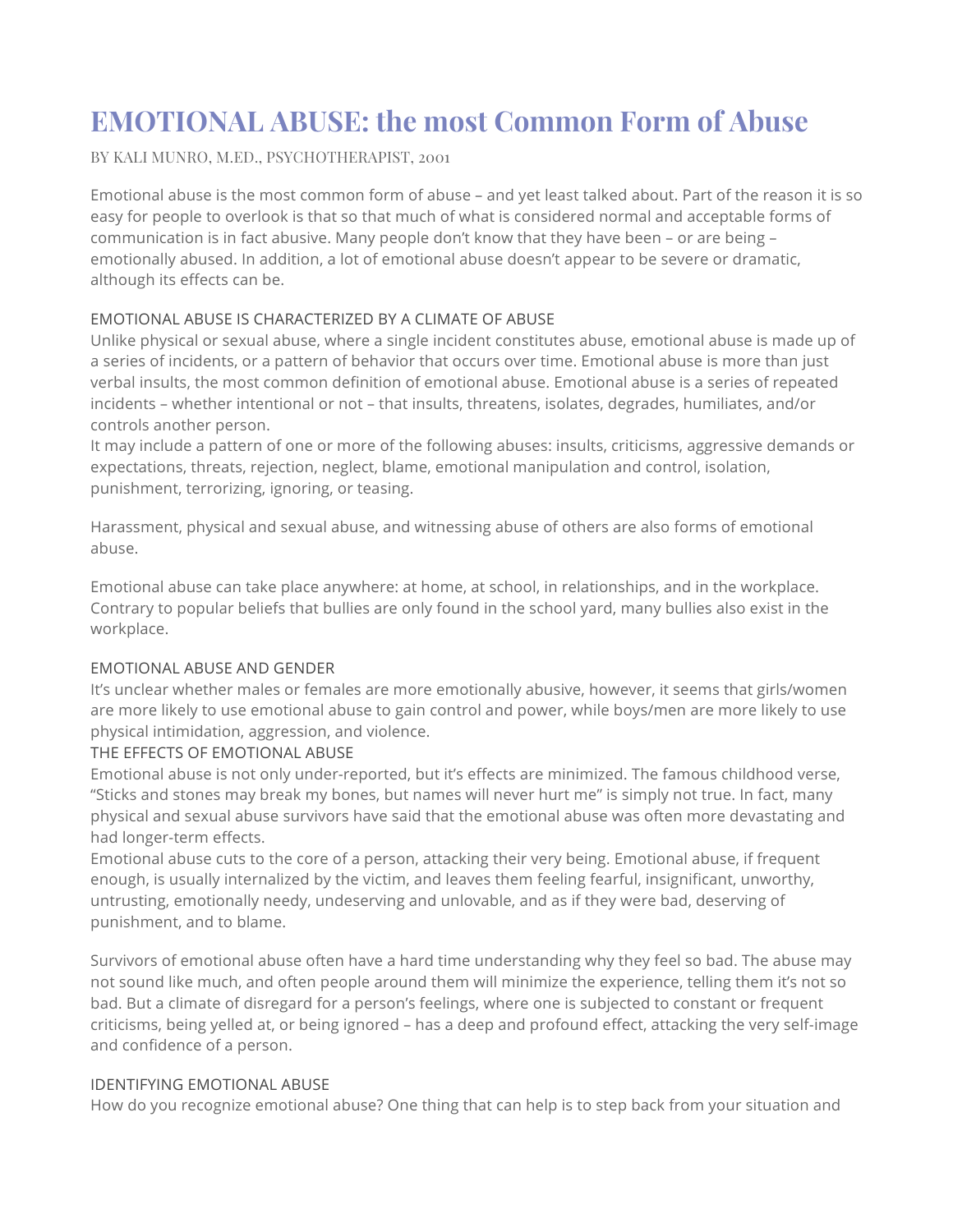examine the overall climate in your home or your workplace. Trust your instincts and feelings about people. Sometimes, a person can just look at you and you know that they are looking down at you. Other times, their words are okay but their tone is mean. Emotional abuse is insidious and can be very subtle, so trust your gut; it's telling you something.

# NAMING IT

Because it is harder to name emotional abuse as abuse, it can be harder to heal from as well. The first step is to name your experience as abuse. Trust how you feel. Many people can identify the abuse once they know what to look for because they change from being outgoing, self-confident, and care-free to feeling nervous, anxious, and fearful in the company of an emotionally abusive person. Just because you're feeling those feelings doesn't mean that you're being emotionally abused; there could be something else going on. But, those feelings combined with abusive behavior is convincing evidence that you are being abused. Try describing to other people how this person behaves. Be honest, and listen to the feedback you receive. If you don't feel good about the feedback, try someone else. Remember that emotional abuse is frequently minimized.

# OVERCOMING THE DYNAMIC

Emotional abuse sets up a dynamic where the victim comes to believe that they are to blame and that they must work harder to fix the problems (such as improving the relationship.) This never works because the problem is not the victim; the abusive behavior is the problem. Nothing you do will change that. No matter how nice and accommodating you are, nothing that you do will change an emotionally abusive person's behavior. In fact, many people get even more aggressive when you try to make it better, because they sense that you think it's your fault, and this confirms their own beliefs!

It can be very hard to not fall into the role of being "good girl" or "good boy" when someone is emotionally abusing you, but it's important to avoid that.

# IF YOU'RE PRESENTLY BEING EMOTIONALLY ABUSED

If you know that you're currently being emotionally abused, you'll need to find ways to protect yourself emotionally; to reduce or stop contact with the abusive person; to find allies; to talk about what is going on, and to look into options to keep yourself from being further abused. This can get complicated, depending on the context, but there are many resources to help you with workplace bullying and abuse in relationships.

# IF YOU'VE BEEN EMOTIONALLY ABUSED IN THE PAST

Identifying the abuse as abuse is an important step in your healing. It means that you recognize that what happened to you was wrong, hurtful, and not your fault. Placing responsibility for the abuse on the abuser is key to healing from abuse.

# COUNTERING NEGATIVITY

Countering the negative messages that you received is also really important. You may need to write down all the insulting things that you learned about yourself and counter each one with the truth. It may feel unnatural or foreign to counter these messages, but it will help you to feel better in the long-run. Catch yourself when you find that you are putting yourself down. Take a breath, and remind yourself that you don't want to do that anymore, that you don't deserve to be hurt, and that you want to think of yourself differently.

See if you can come up with something that you like about yourself. If you can't come up with something good, think about how you would like to think about yourself. The idea is to interrupt the flow of insulting thoughts you have, and to find ways to replace those thoughts with self-soothing ones.

By finding ways to be gentle and soothing with yourself, you are directly countering those messages. Being kind to yourself by asking yourself what you need, what you want to do, and letting yourself do those things are all ways to create a more positive and loving relationship with yourself.